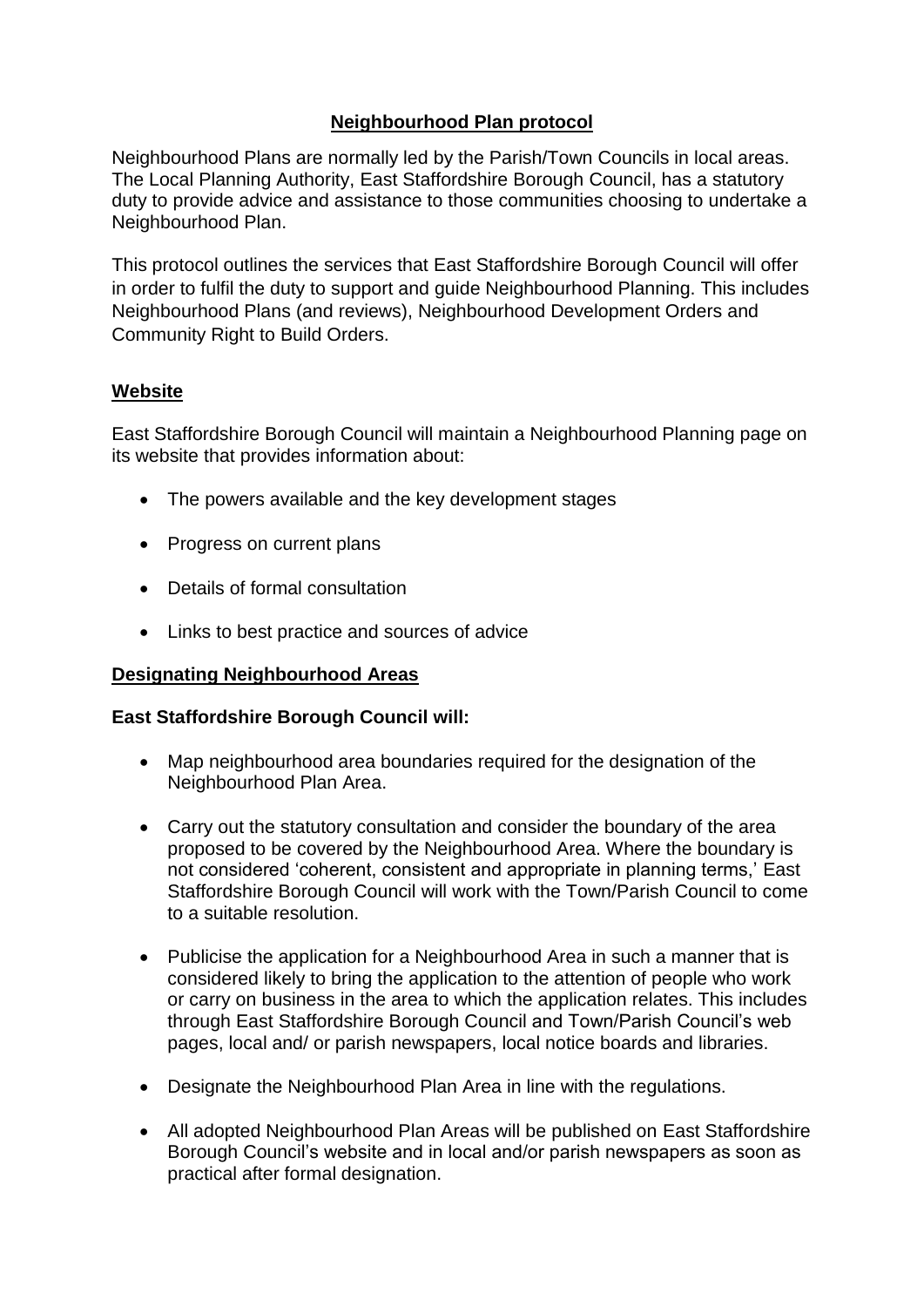# **Supporting the Development of Neighbourhood Plans**

### **East Staffordshire Borough Council will:**

- Provide advice on which issues would be considered as relevant planning matters and would be suitable for Neighbourhood Planning.
- Provide information on any relevant European and National legislation and policies, and adopted Local Plan policies with which the Neighbourhood Plan will need to be in general conformity.
- Share existing information and evidence base work held by the Local Planning Authority, as appropriate and subject to any data protection or confidentiality issues.
- Provide constructive comments on the emerging Neighbourhood Plan and other supporting documents (e.g. Basic Condition Statement) prior to formal submission.
- Carry out screening/ scoping to identify any need for a Strategic Environmental Assessment, Sustainability Appraisal or Habitat Regulation Assessment
- Provide a GIS mapping service including electronic versions and up to five printed copies of key maps for use at consultation events and workshops and for inclusion within draft and final plan documents. Parish Councils will need to sign an Ordnance Survey agreement with the Council prior to this work.
- Provide the most up to date available evidence base, including the Strategic Housing Market Assessment (SHMA), Strategic Housing Land Availability Assessment (SHLAA), Strategic Flood Risk Assessment (SFRA). These are also available on the Council's website.
- Provide contact details for Statutory Consultees and other groups relevant to the plan process.

# **East Staffordshire Borough Council will not:**

- Fund consultation exercises, distribute consultation questionnaires, collect, collate or analyse responses.
- Provide project management services for the production of the Neighbourhood Plan.
- Draft the Neighbourhood Plan or any policies, although we can advise where similar plans or policies might have been prepared.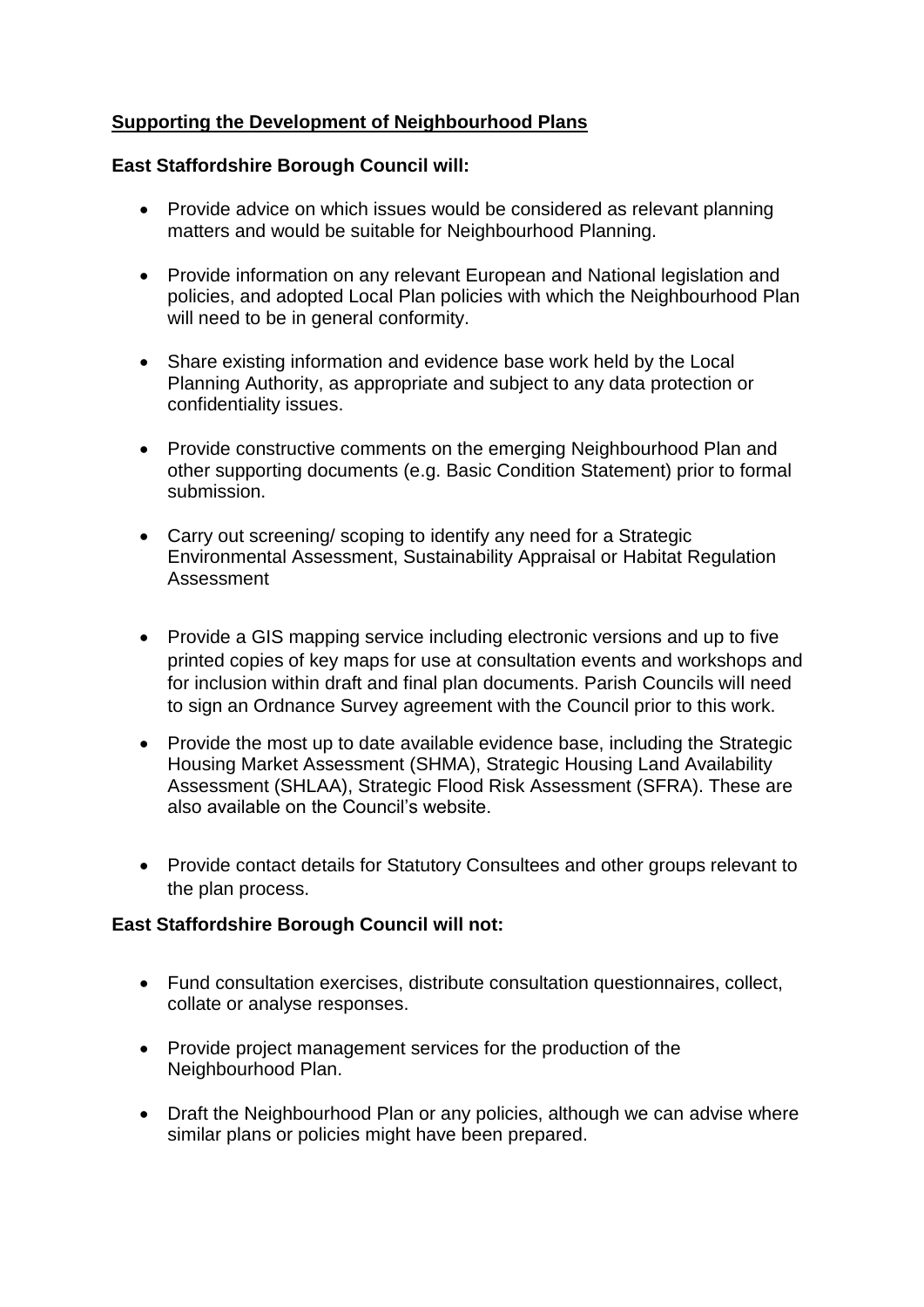Undertake the Strategic Environmental Assessment, Sustainability Appraisal or Habitat Regulation Assessment, if these are required following screening/scoping.

### **Independent Examination**

### **East Staffordshire Borough Council will:**

- Validate a Neighbourhood Plan on receipt, checking that all of the necessary supporting documents have been submitted.
- Review the plan to ensure that it is in conformity and offer comments and suggestions as appropriate.
- Publicise the Neighbourhood Plan on the Council's website for a minimum of six weeks in line with the regulations.
- Appoint and fund the Independent Examiner, who will check that the plan meets the material considerations. The selection of examiner will need to be agreed on by the Town/Parish Council/Neighbourhood Forum.
- Provide an Examination venue, if a venue is required, and if no other suitable town/village venue can be provided.
- Following the recommendations of the Examiner, provide written confirmation of the Council's position. This will cover any amendments that may need to be made to the plan before it proceeds to referendum and any change to the referendum area.

### **Referendum**

### **East Staffordshire Borough Council will:**

• Fund and organise the public referendum.

### **Adoption**

If the Neighbourhood Plan receives support from more than 50% of those that vote in the public Referendum then East Staffordshire Borough Council will formally adopt the Neighbourhood Plan as soon as possible following the referendum.

Once adopted the Neighbourhood Plan will form part of East Staffordshire Borough Council's Development Plan. It will be a significant consideration in determining the outcome of planning applications considered by the Local Planning Authority within the Neighbourhood Area.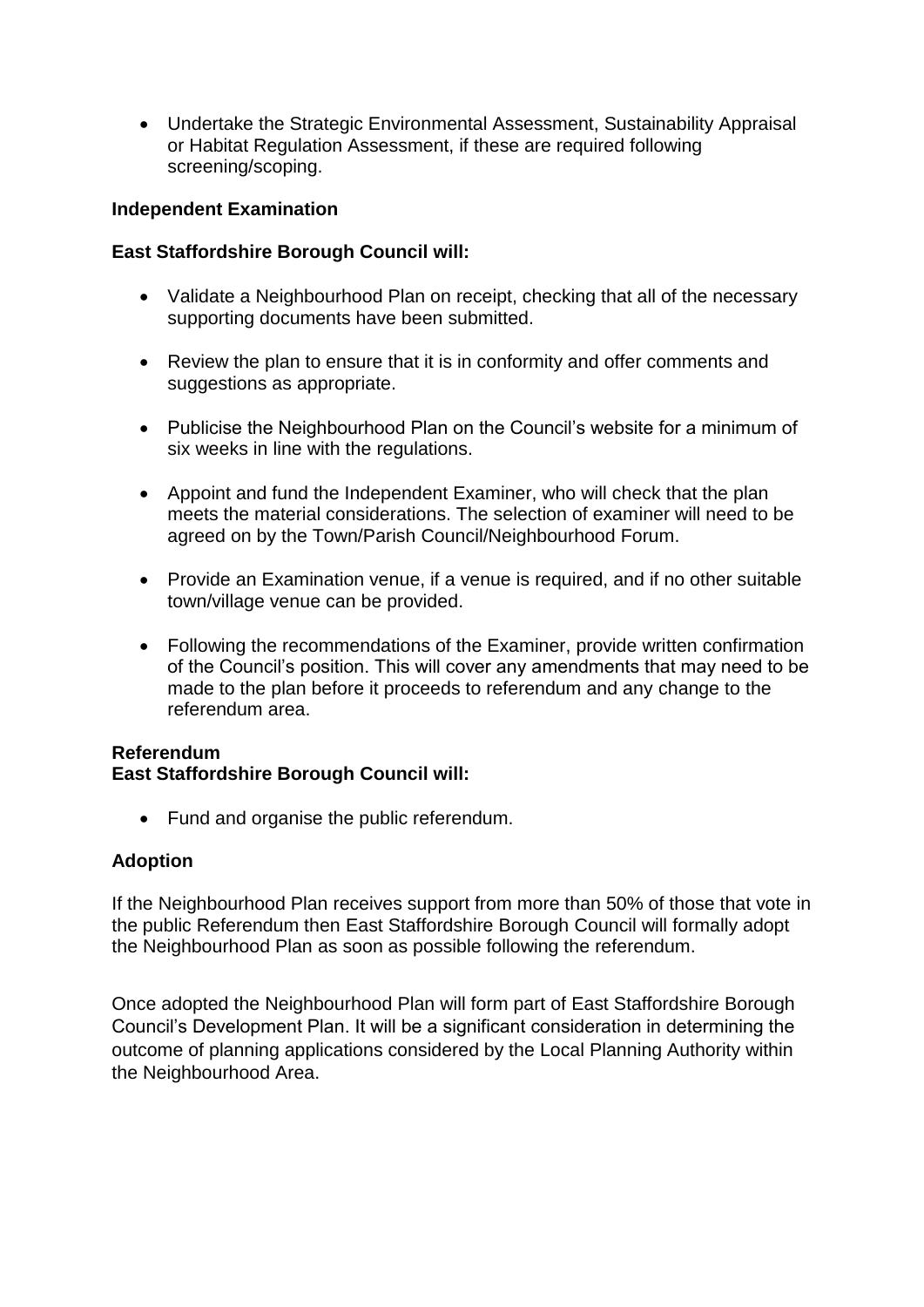# **Funding**

The following sources are available to Neighbourhood Plan groups to assist with Neighbourhood Plans (both new plans and revising plans):

- a basic grant of up to £9,000
- additional grants for eligible groups with an extra £8,000
- technical support through expert partners AECOM and other specialists

These opportunities are also in place for those areas wishing to review or modify their plans.

Locality will continue to deliver the Neighbourhood Planning Support Programme over the next four years, from 2018-2022. The programme builds on the 2015-18 programme and any support that you have previously received will be taken in to account.

If you would like to apply for support please fill in an 'expression of interest' form online at:

#### <https://mycommunity.org.uk/funding-options/neighbourhood-planning/grants/>

### **Reviewing Neighbourhood Plans**

Local Plan Strategic Policy 6 states that East Staffordshire Borough Council will review the Local Plan within five years of the adoption of the Local Plan, or sooner if evidence shows a significant change in the need for development. A number of Neighbourhood Plans have been in place for several years and it is also likely that over the Local Plan period, many communities will want to review and revise their plans. The duty to support Neighbourhood Plans also includes the review of Neighbourhood Plans.

The expected process for reviewing Neighbourhood Plans is similar to that of preparing the plan initially in that consultation with key stakeholders and the community is required before submission to East Staffordshire Borough Council.

For Neighbourhood Plan Reviews, East Staffordshire Borough Council will:

- Consider if further consultation is required and if an examination is required
- If examination is considered necessary, the Council will appoint an examiner, in line with the approach set out above

For those plans being reviewed, the examiners report is binding and will conclude whether a referendum on the changes is required.